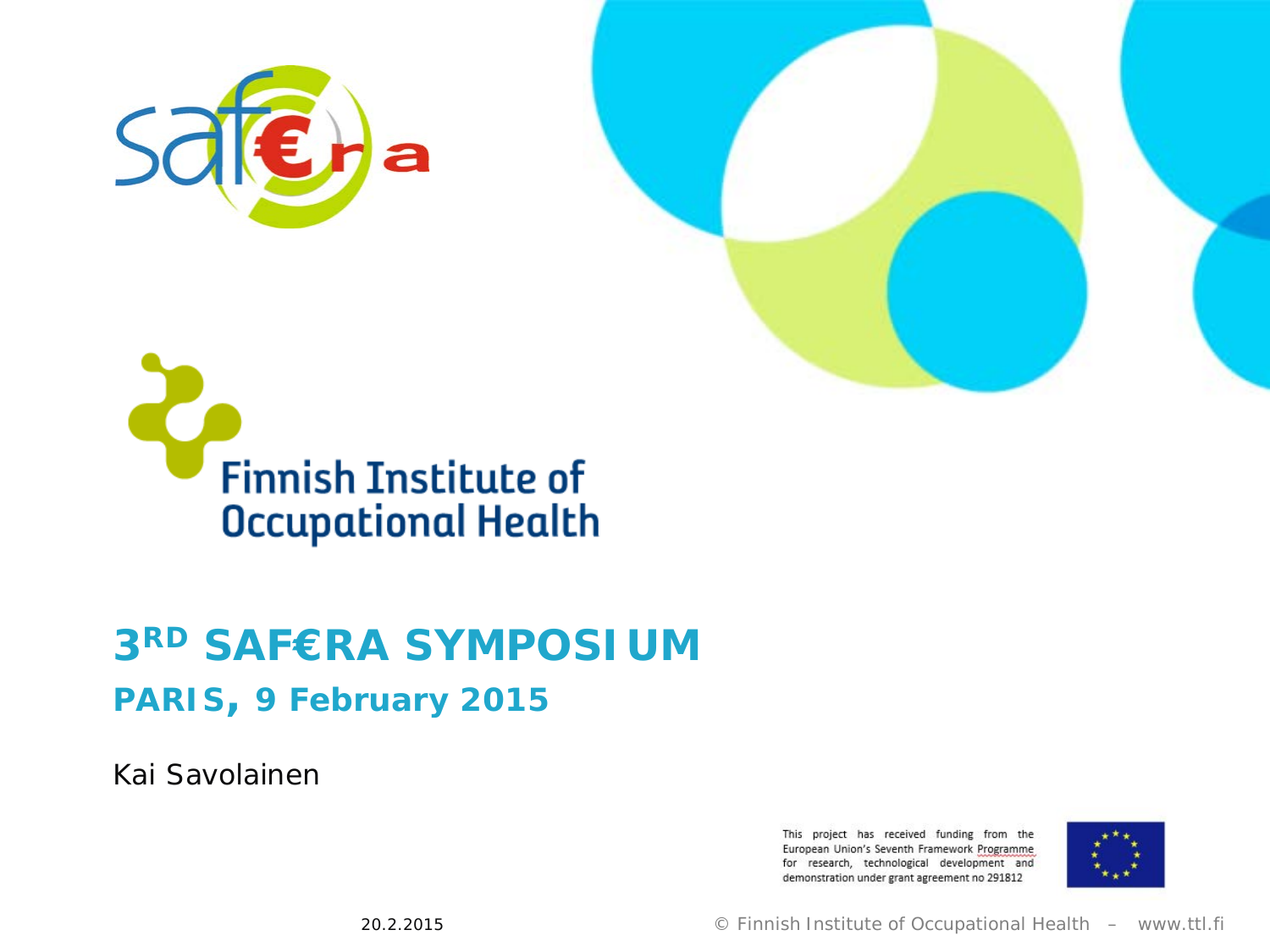



- SAF€RA project has been ongoing for three years
- Remarkable impact by the project on the focus area
	- Human lives are saved provided that industrial safety has been assured; industrial safety and OSH are complimentary
	- Industry and industrial safety are servants of humans, not the other way round
	- Huge investments are being made to industrial infrastructures, and the safety of these investments needs to be assured

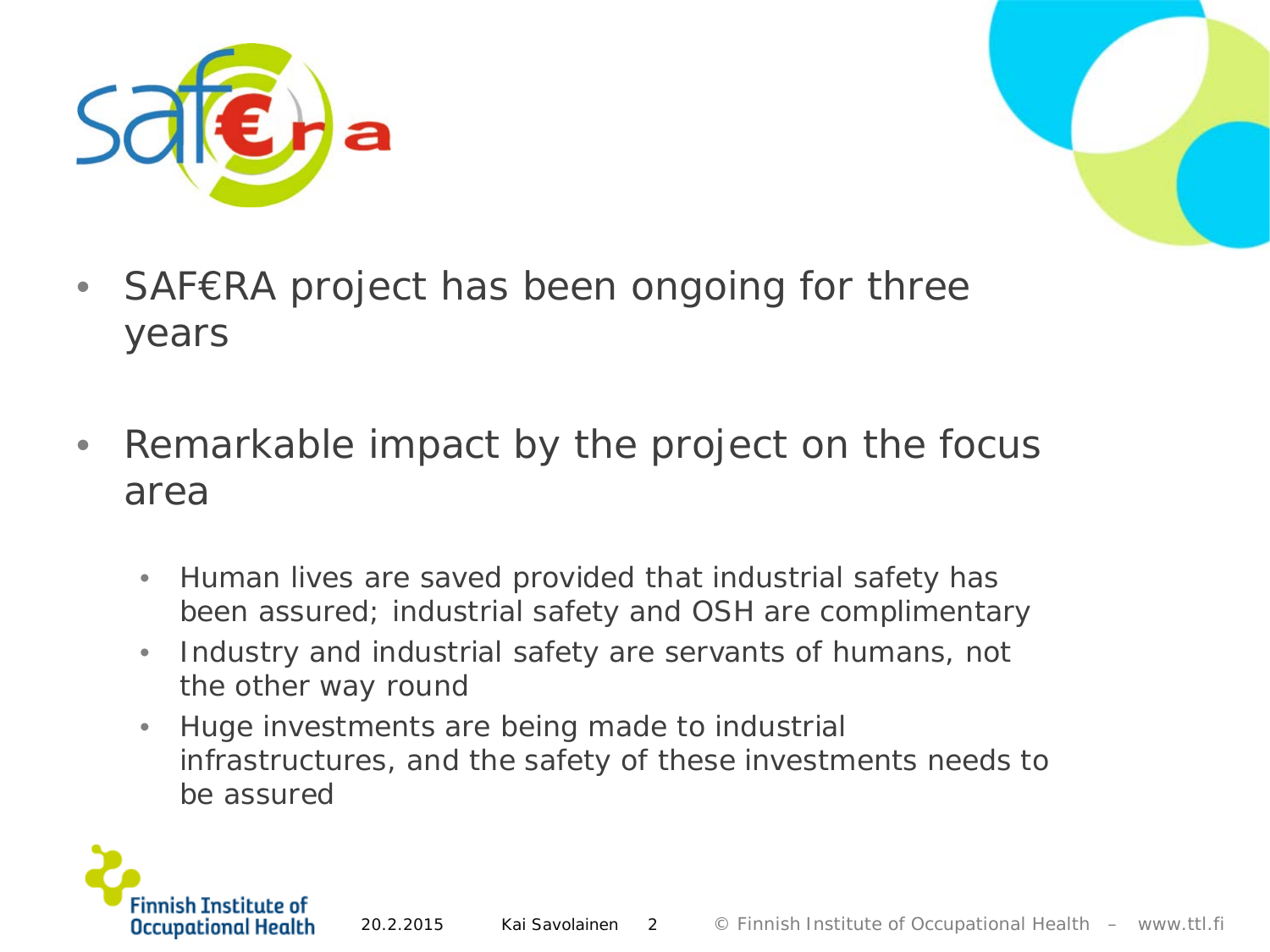### **BASF to invest \$1 billion in Germany Ludwigshafen expansion**



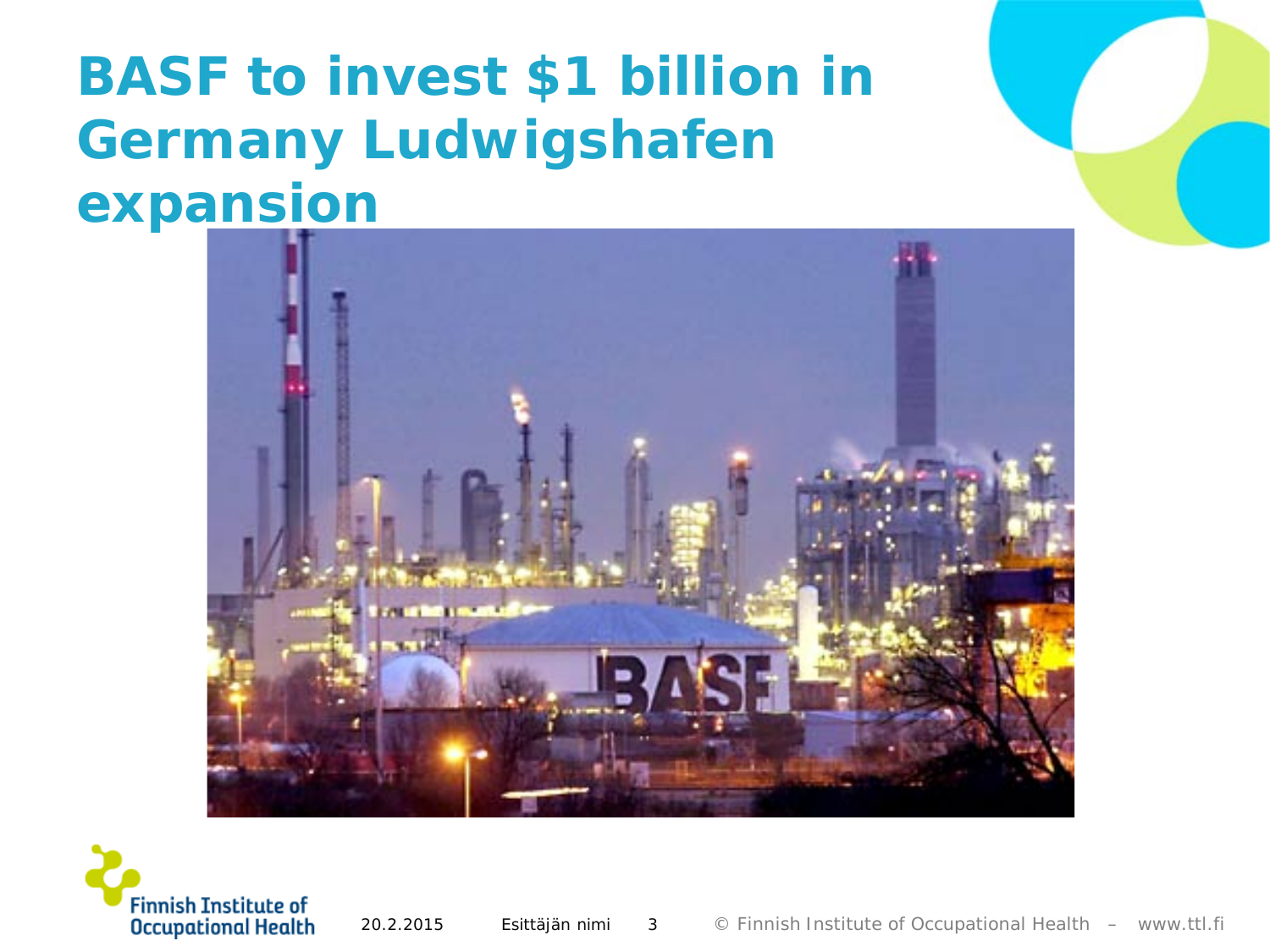### **West Fertilizer Company, USA explosion 2013**



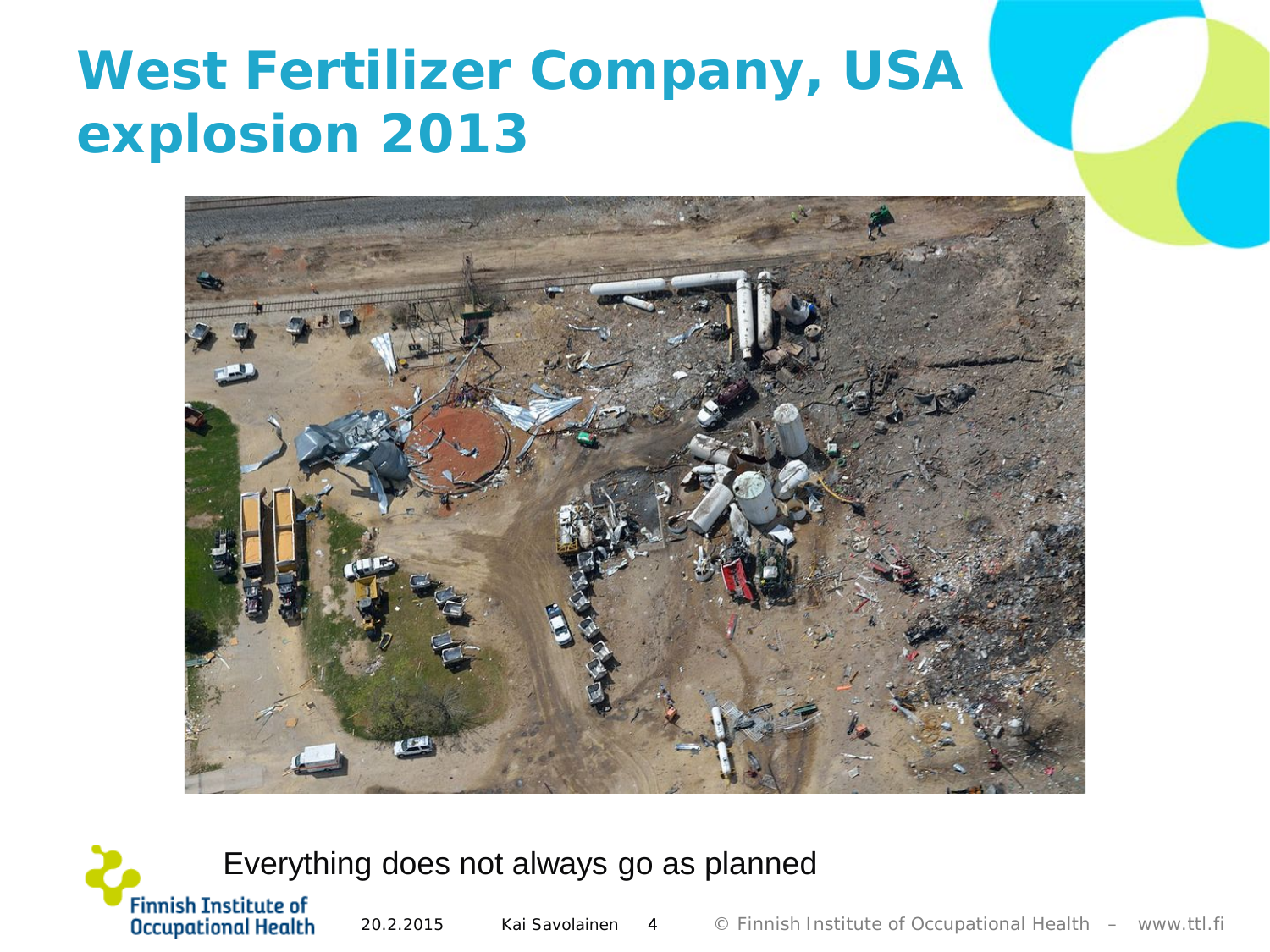### **Timely during the planning of SAF€RA**

- Hurricane Katrina
- Fire in the Gulf of Mexico
- Hungary toxic waste dam accident
- INDUSTRIAL SAFETY CONTINUES TO BE OF HIGH IMPORTANCE NOW AND IN THE FUTURE

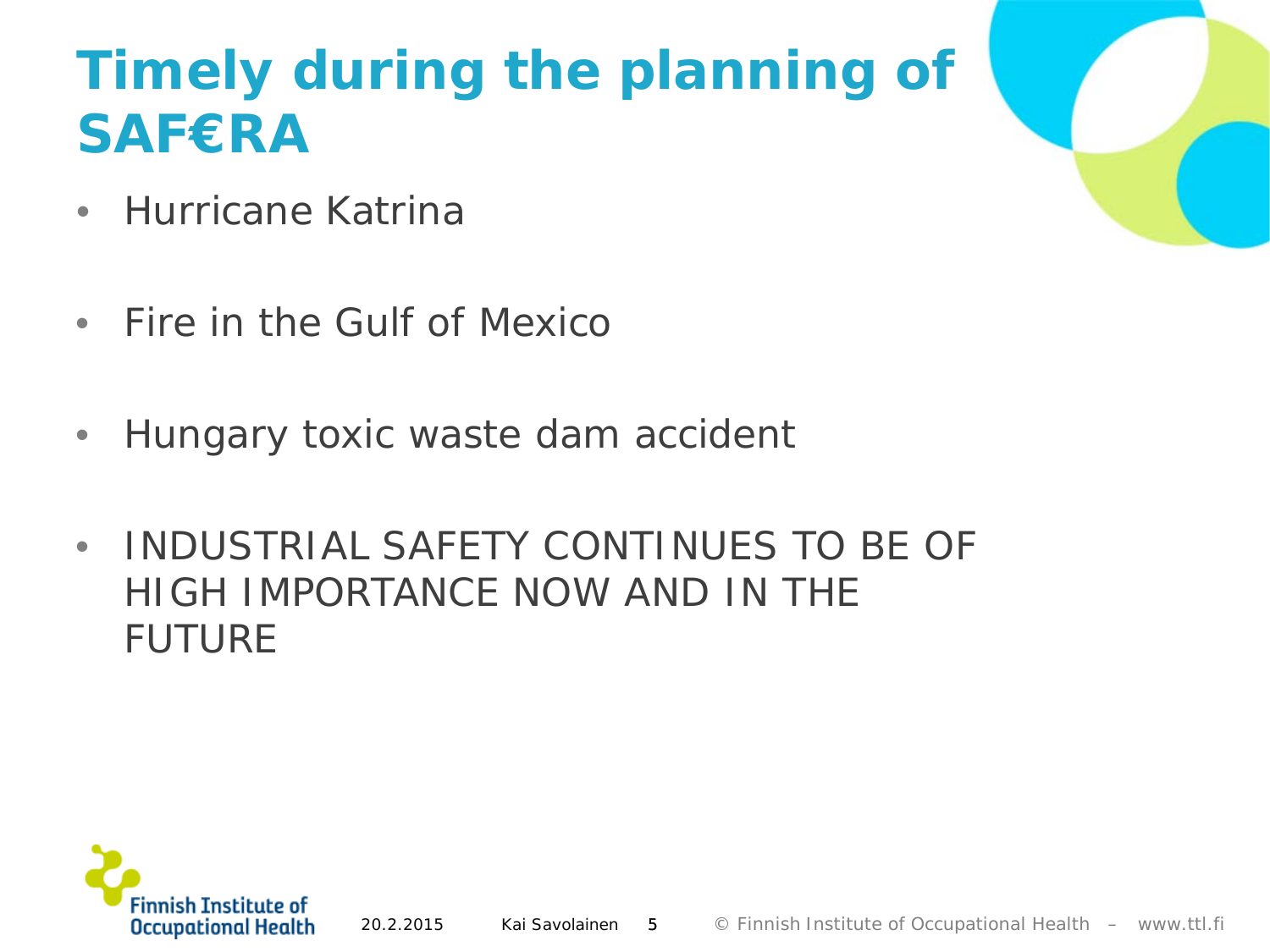## **BP Oil Spill Gulf of Mexico 2011**